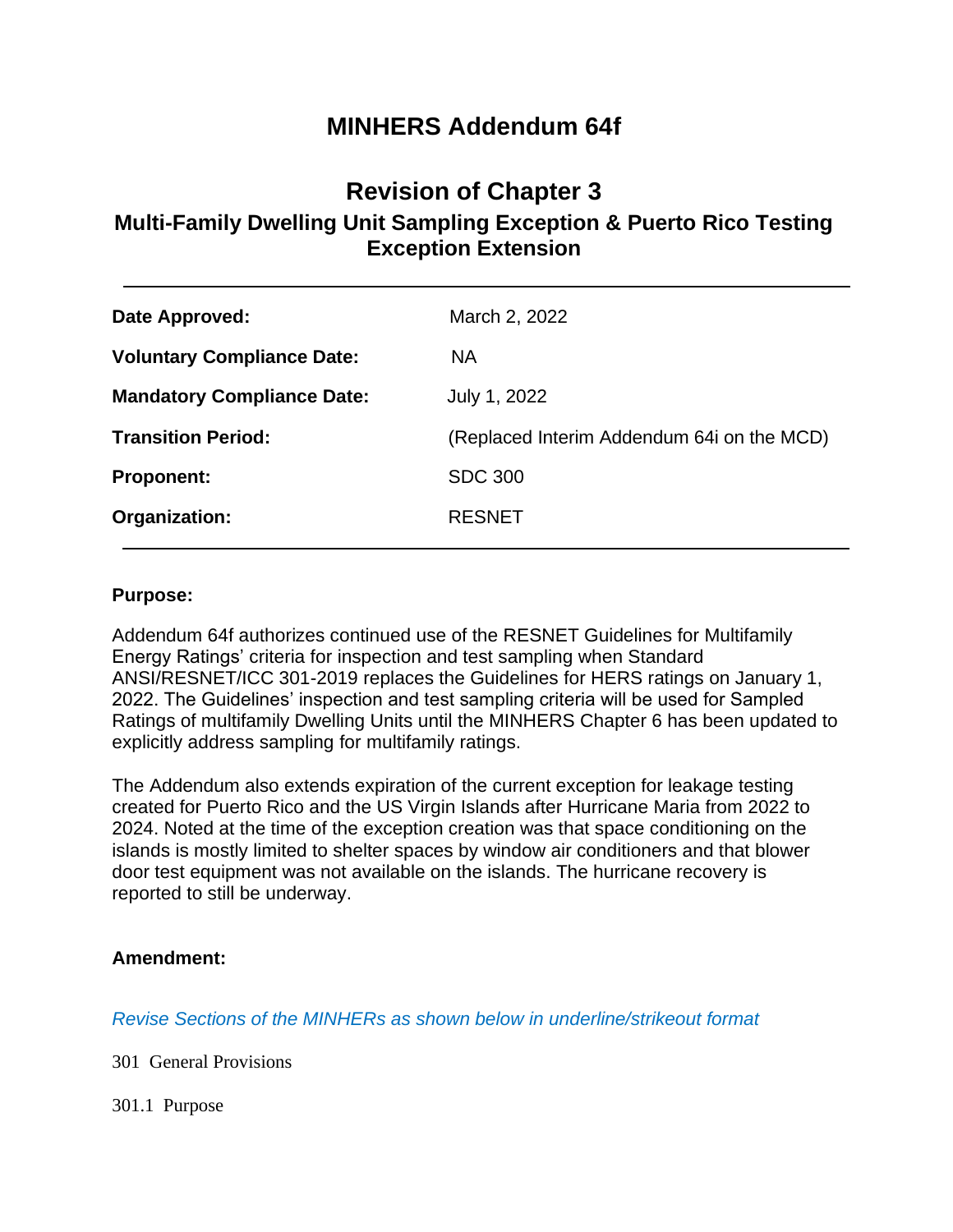The provisions of this Standard establish residential energy rating and labeling standards, consistent with the provisions of the Energy Policy Act 1992 that any provider of home energy ratings may follow to produce uniform energy ratings for Residential Buildings.

301.2 Scope

These Standards apply to existing or proposed, site-constructed or manufactured, Dwelling Units and Sleeping Units in Residential and Commercial Buildings, excepting hotels and motels.

301.3 Relationship to Other Standards.

This Standard is a companion to Standard MINHERS Chapter 1, "National Accreditation Procedures for Home Energy Rating Systems"; Standard MINHERS Chapter 2, "National Rater Training and Certifying Standard; Standard MINHERS Chapter 6, "National Standard for Sampled Ratings", and; Standard MINHERS Chapter 9, "RESNET National Standard for Quality Assurance".

### 302 Definitions

The following terms of section 302.1 through 302.5 have specific meanings as used in this Standard. In the event that definitions given here differ from definitions given elsewhere, including those given in ANSI/RESNET/ICC 301, the definitions given here shall govern.

302.1 Approved Rating Provider

Shall mean a RESNET-accredited Quality Assurance Provider who is listed in good standing in the National RESNET Registry.

302.2 Approved Software Rating Tool

Shall mean a RESNET-accredited HERS® Rating Tool that has been tested and approved in accordance with RESNET Publication 002 and that is listed in the RESNET National Registry of Accredited Rating Software Programs http://www.resnet.us/professional/programs/energy\_rating\_software

302.3 Approved Tester

Shall mean a RESNET Rater or Rating Field Inspector (RFI) who has been certified by a RESNET-accredited Quality Assurance Provider and who is listed in good standing in the National RESNET Registry.

302.4 Certified Rater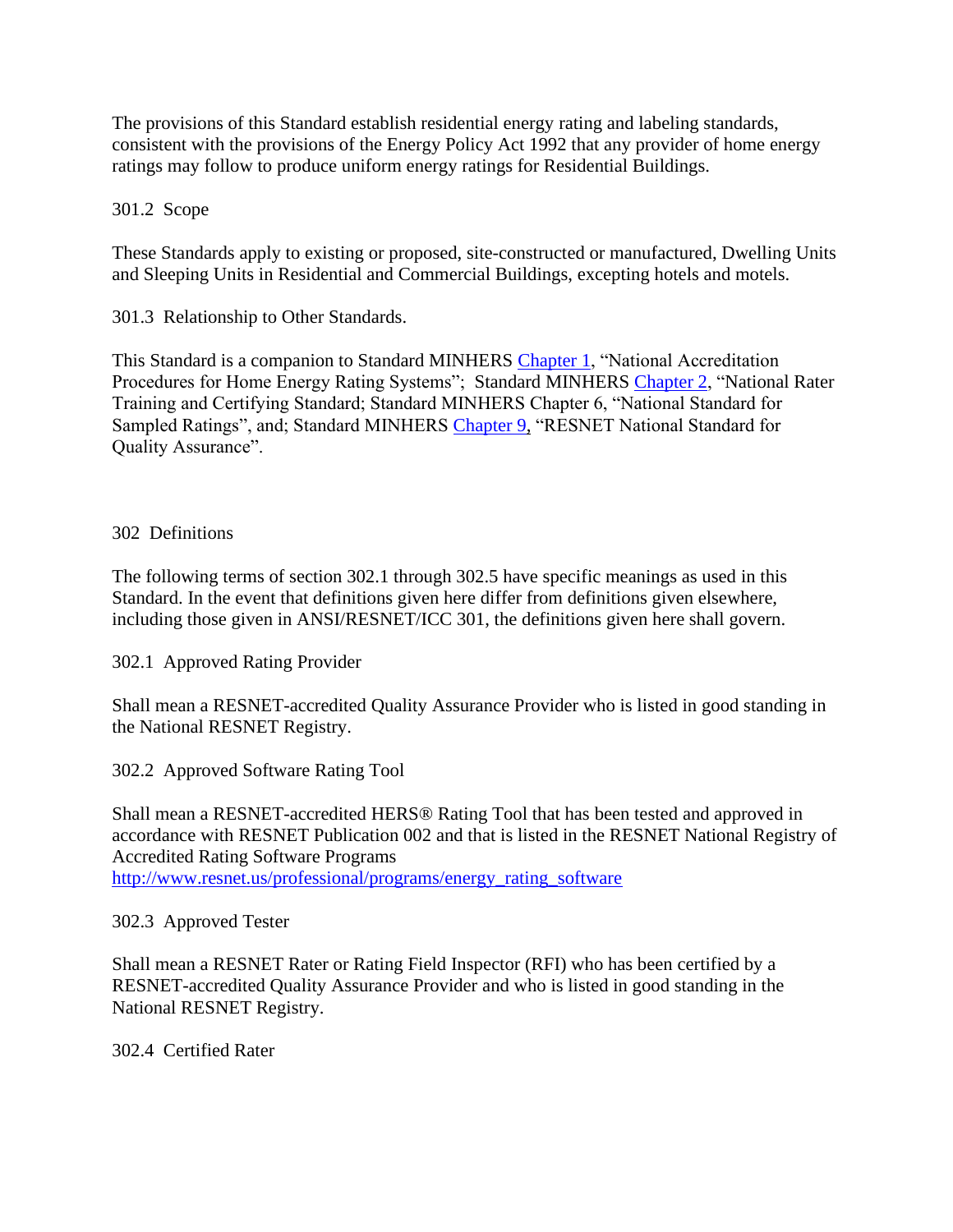Shall mean a RESNET Rater who has become qualified to conduct home energy ratings through certification by a RESNET-accredited Quality Assurance Provider and who is listed in good standing in the National RESNET Registry.

302.5 Approved IDR Review Authority

Shall mean the RESNET Standards Development Committee 300 (SDC 300).

303 Technical Requirements

303.1 Applicable Standards

All RESNET Home Energy Ratings conducted in accordance with this Standard shall comply with the provisions of ANSI/RESNET/ICC 301, "Standard for the Calculation and Labeling of the Energy Performance of Dwelling and Sleeping Units using an Energy Rating Index."

**Exception 1:** RESNET Home Energy Ratings conducted in Puerto Rico and the US Virgin Islands shall comply with the provisions of ANSI/RESNET/ICC 301, except that Ratings of homes with a permit date prior to January 1,  $\frac{20222024}{a}$  are permitted to use a default infiltration rate of 10 ACH50 in lieu of conducting an airtightness test in accordance with Standard ANSI/RESNET/ICC 380. In addition, for a home in the Tropical Climate Zone for which its Living Space is not serviced by a space heating mechanical system and not more than one-half of its Living Space is serviced by a space cooling mechanical system, the Conditioned Space Volume shall be defined as the volume of its Living Space and the Conditioned Floor Area shall be defined as the floor area of its Living Space.

**Exception 2:** The field inspection and testing sampling requirements in the RESNET Guidelines for Multifamily Energy Ratings (consecutive sections titled "Sample Set of Multifamily Dwelling Units" through "Quality Assurance by Multifamily Sampling Providers") are authorized for Sampled Ratings of Dwelling Units and Sleeping Units in multifamily buildings until the MINHERS Chapter 6 or other RESNET standard is updated to include sampling requirements specific to multifamily buildings.

## 303.2 Rating Registration

All Confirmed, Threshold and Sampled HERS Ratings shall be registered with the National RESNET Registry in accordance with Sections 102.1.4.10 and 102.1.4.12.

## 303.3 HERS Rating Tools

All RESNET-accredited HERS Rating Tools shall prohibit printing of Confirmed, Threshold and Sampled HERS Ratings until such rating has been registered with the National RESNET Registry and a unique registration identification has been assigned. Said registration identification shall be prominently displayed on all printed HERS Rating reports.